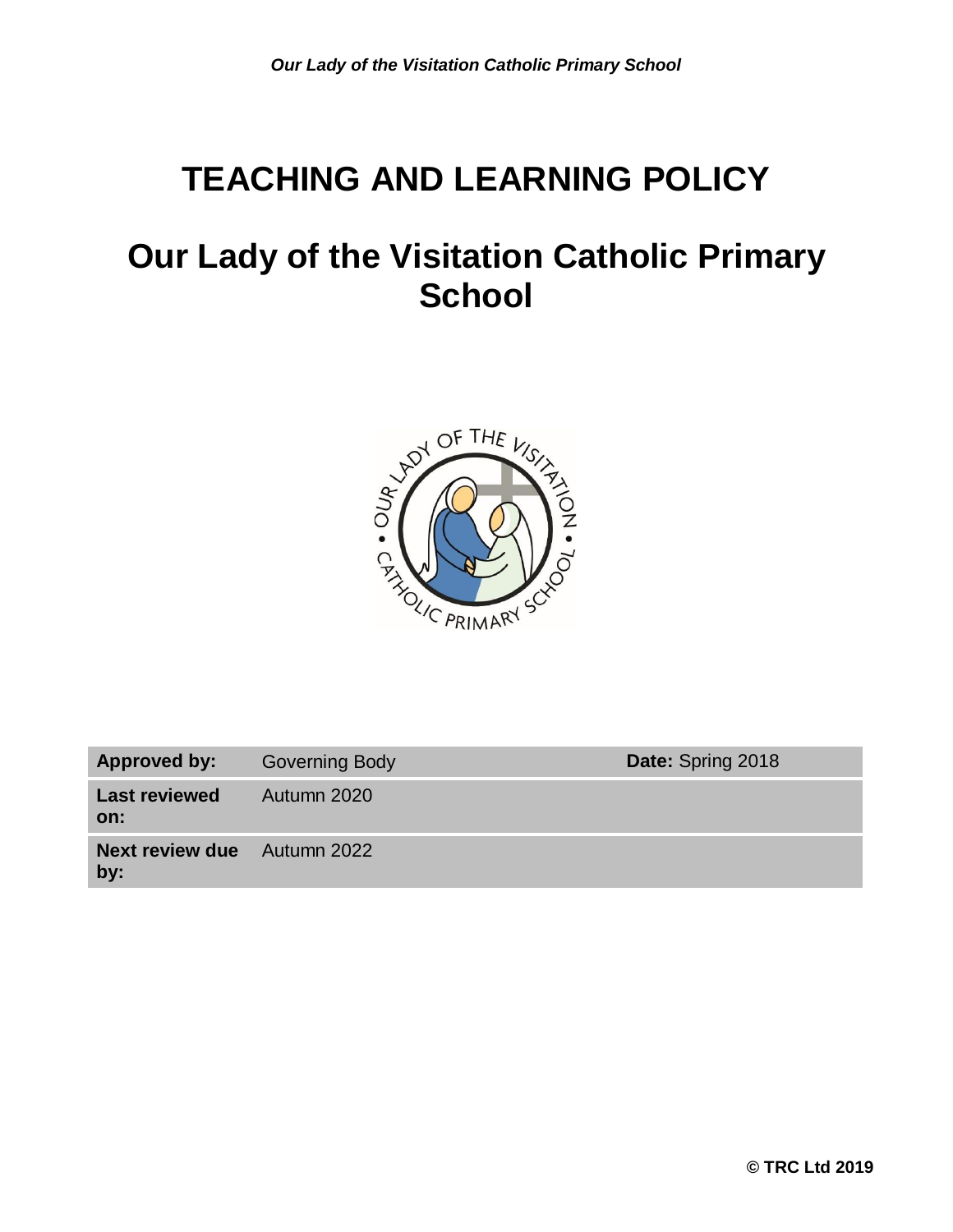At Our Lady of the Visitation, we believe this policy should be a working document that is fit for purpose, represents the school ethos, enables consistency and quality across the school and is related to the following legislation:

- Education Act 1996
- **Education Act 1997**
- Standards and Framework Act 1998
- Education Act 2002
- **Equality Act 2010**
- **Education Act 2011**

The following documentation is also related to this policy:

- **Equality Act 2010: Advice for Schools (DfE)**
- Race Disparity Audit Summary Findings from the Ethnicity Facts and Figures Website (Cabinet Office)

We believe we provide all staff with a framework for the highest quality teaching and learning in order to inspire all children to learn and achieve to the best of their ability. Through high quality teaching and learning, we will support pupils in developing the knowledge, understanding and skills that will enable them to fulfil their intellectual and personal potential and thereby help to prepare them to make a mature and critical contribution to society as an adult.

We believe that the following key statements define high quality teaching:

- To set high expectations for all pupils.
- To talk regularly with learners about their learning and to listen to them.
- To ensure pupils know the learning objectives of all lessons and to know if they have achieved that objective.
- To be knowledgeable about what we are teaching.
- To reflect on our practice and challenge our own thinking.
- To ensure that we have a clear picture of our pupils' knowledge, skills and their level of understanding.
- To organise our classroom activities to encourage children to become successful learners through understanding how they learn.
- To deliver interesting, purposeful and exciting lessons with speed and challenge.
- To link lessons to real life situations and problems and with other subjects.
- To use open ended questioning techniques.
- To meet the needs of all learners by using different teaching strategies.
- To use paired learning opportunities.
- To formally and informally assess the attainment of our pupils.
- To use the outside environment as learning opportunities as much as possible.
- To use IT to support and develop learning.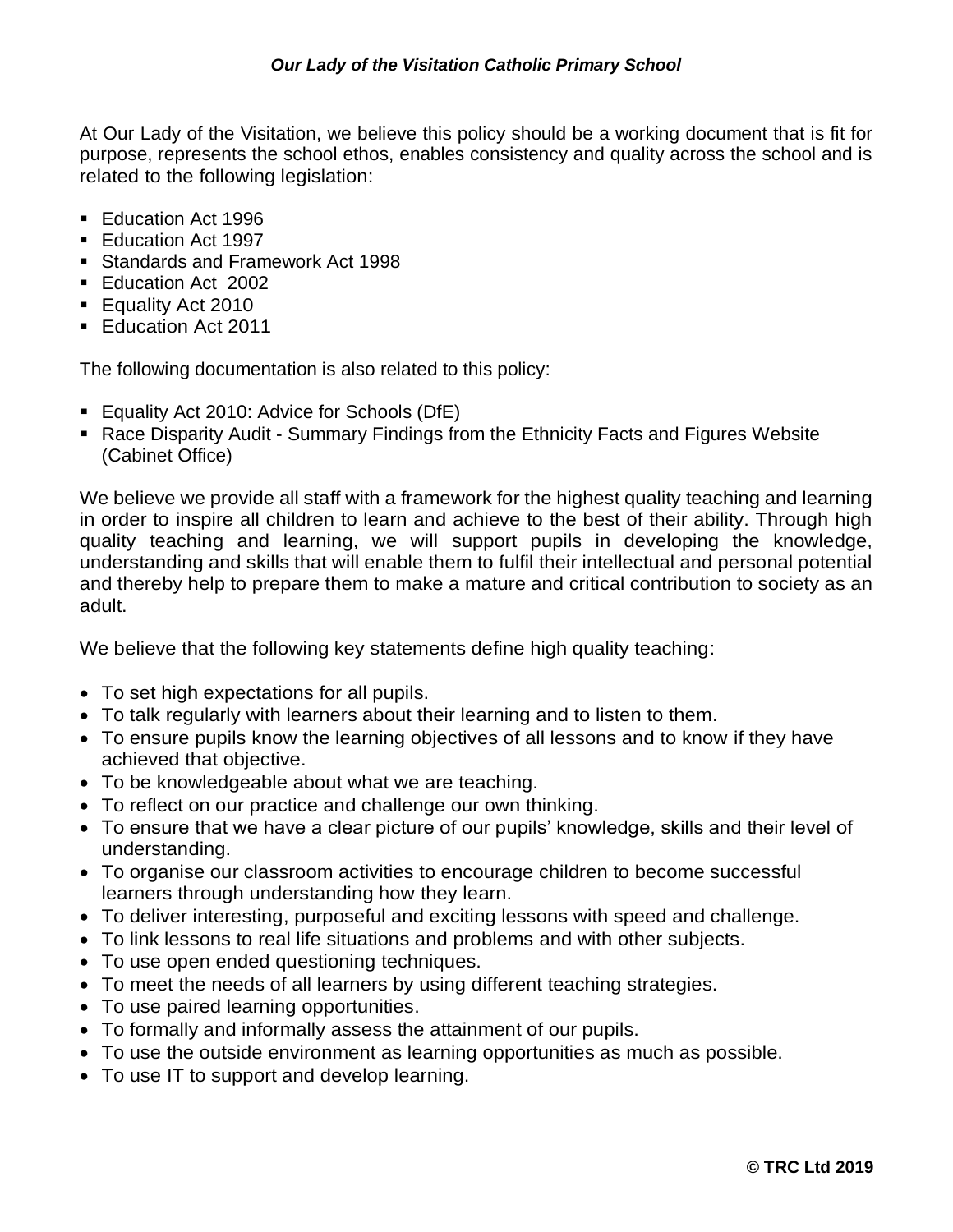We believe quality learning is reflected in the outcomes of the education experienced by the children and this is evident in their response, attainment and progress.

We believe high quality learning is achieved when pupils are:

- enthusiastic, attentive, responsive and on task;
- aware of classroom and school rules and abide by them;
- talking confidently and ask appropriate questions;
- confident in asking for help and support;
- aware of their achievements and what they need to do in order to improve;
- producing good quality work;
- knowledgeable about their learning;
- independent learners and stay on task;
- confident in helping others to learn

We are committed to providing challenge for all learners in order to enable them to succeed and reach the highest level of personal and academic achievement possible. Pupils will achieve this if we allow them to learn in a variety of ways, with differentiated activities, with pupils learning at different rates and who have different interests and abilities.

We want to develop an awareness and belief that all learners have the right to be challenged. We want to develop children to be resilient and excited learners who understand the need for challenge to progress. We want to develop a curriculum that provides effective challenge and a learning environment where children are encouraged to take risks and work hard to succeed.

We believe the learning environment makes a significant contribution to the quality of education provided. Therefore, we have created a learning environment in which:

- **space is used effectively;**
- **I** layout accommodates movement;
- **F** resources are clearly labelled and accessible;
- display reflects current learning and is changed regularly;
- the environment offers challenge and opportunity for further learning;
- the needs of the children are catered for;
- **F** resources are well maintained:
- children are encouraged to be creative independent learners and thinkers

We have a duty to reduce unproductive or unnecessary teacher workload associated with marking, planning or tracking pupil progress that does not contribute to the raising of pupil standards. But we must ensure that we do not cut or reduce some tasks associated with marking, planning or tracking pupil progress that by so doing it has a negative impact on the quality of teaching and learning and pupil outcomes.

We have a duty to safeguard children, young people and families from violent extremism. We are aware that there are extremists groups within our country who wish to radicalise vulnerable children and to involve them in terrorism or in activity in support of terrorism. Periodic risk assessments are undertaken to assess the risk of pupils being drawn into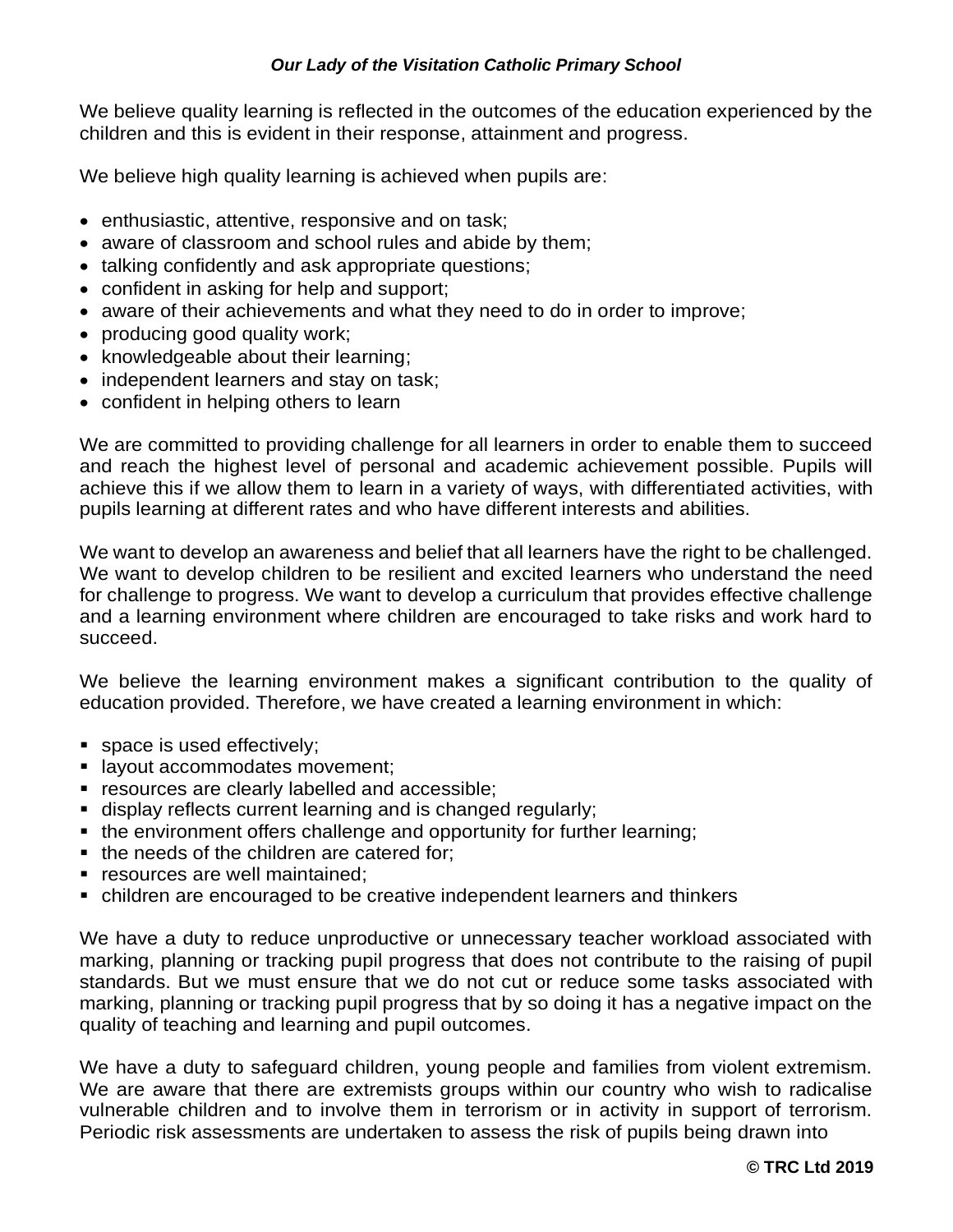terrorism. School personnel must be aware of the increased risk of online radicalization and alert to changes in pupil's behaviour. Any concerns will be reported to the Designated Safeguarding Lead.

We are aware that under the 'Counter-Terrorism and Security Act 2015' we have the duty to have 'due regard to the need to prevent people from being drawn into terrorism'. This duty is known as the Prevent duty and we believe it is essential that school personnel are able to identify those who may be vulnerable to radicalisation or being influenced by extremist views, and then to know what to do when they are identified.

We provide a safe environment where we promote pupils' welfare. Within this environment we work hard to build pupils' resilience to radicalisation and extremism by promoting fundamental British values and for everyone to understand the risks associated with terrorism. We want pupils to develop their knowledge and skills in order to challenge extremist views.

We wish to work closely with the School Council and to hear their views and opinions as we acknowledge and support their development as we believe that pupils should be encouraged to form and to express their views.

We as a school community have a commitment to promote equality. Therefore, an equality impact assessment has been undertaken and we believe this policy is in line with the Equality Act 2010.

We all have a responsibility to ensure equality permeates in to all aspects of school life and that everyone is treated equally irrespective of age, disability, gender reassignment, marriage and civil partnership, pregnancy and maternity, race, religion or belief, sex and sexual orientation. We want everyone connected with this school to feel safe, secure, valued and of equal worth.

We acknowledge the findings of the Race Disparity Audit that clearly shows how people of different ethnicities are treated across the public services of health, education, employment and the criminal justice system.

The educational section of the audit that covers: differences by region; attainment and economic disadvantage; exclusions and abuse; and destinations, has a significant importance for the strategic planning of this school.

We aim to be judged at least good in all school inspections by ensuring that standards for all pupils are higher than schools of a similar size and that standards continue to improve faster than the national trend.

We believe it is essential that this policy clearly identifies and outlines the roles and responsibilities of all those involved in the procedures and arrangements that is connected with this policy.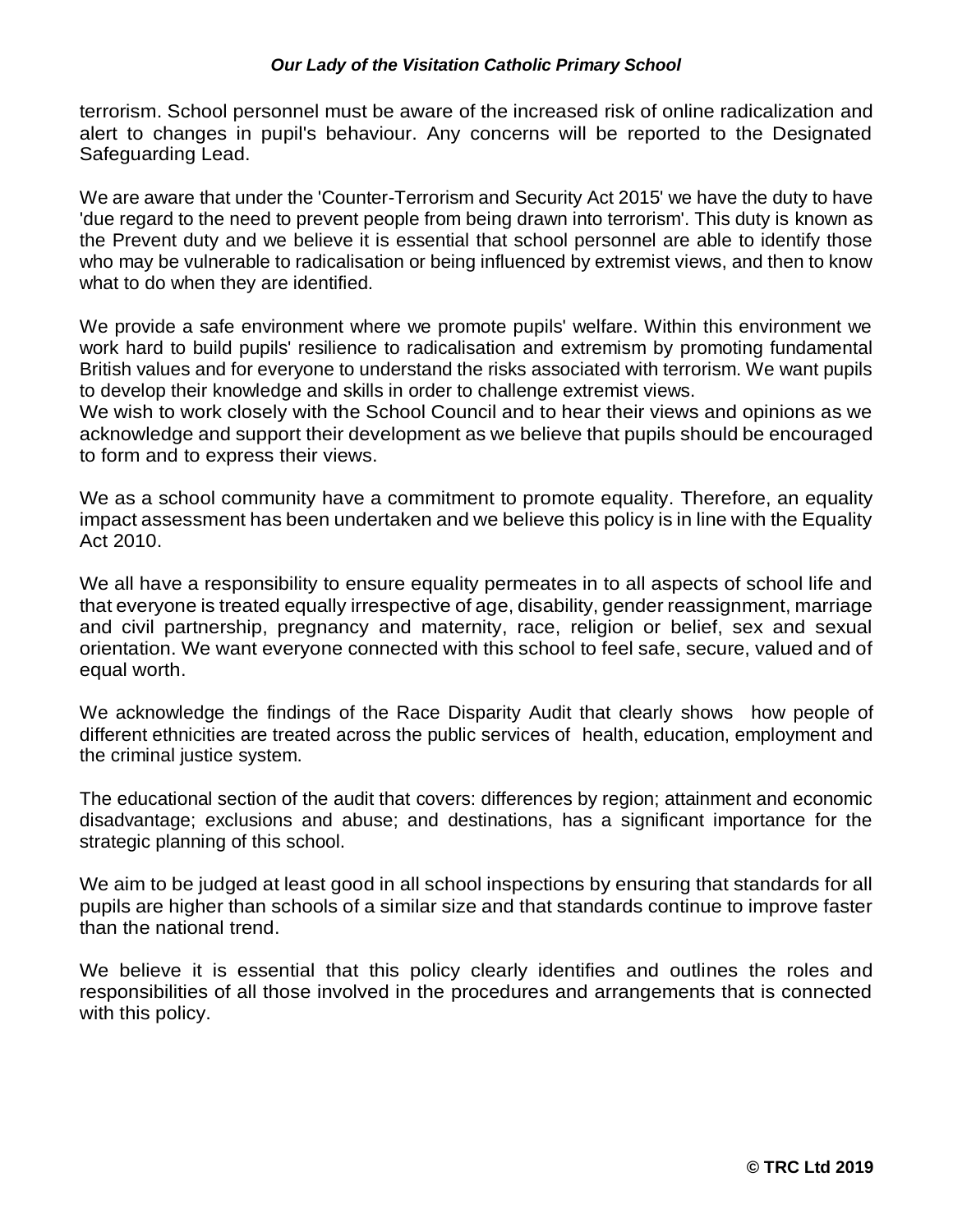## **Aims**

- **To maximize children's learning potential.**
- To promote high quality effective teaching.
- **To achieve high quality learning.**
- **To develop an effective learning environment.**
- To recognise and celebrate achievement, attainment and effort.
- To foster creativity, enthusiasm, enjoyment, motivation, independence and co-operation.
- To stimulate a desire for lifelong learning.
- To protect children from the risk of radicalisation and extremism.
- To reduce unproductive or unnecessary teacher workload associated with marking, planning or tracking pupil progress that does not contribute to the raising of pupil standards.
- To ensure compliance with all relevant legislation connected to this policy.
- To work with other schools and the local authority to share good practice in order to improve this policy.

# **Responsibility for the Policy and Procedure**

# **Role of the Governing Body**

The Governing Body has:

- **EXEDENT** appointed a member of staff to be the Teaching and Learning Coordinator;
- **delegated powers and responsibilities to the Headteacher to ensure all school personnel** and stakeholders are aware of and comply with this policy;
- responsibility for ensuring that the school complies with all equalities legislation;
- nominated a designated Equalities governor to ensure that appropriate action will be taken to deal with all prejudice related incidents or incidents which are a breach of this policy;
- **•** responsibility for ensuring funding is in place to support this policy;
- responsibility for ensuring this policy and all policies are maintained and updated regularly;
- **•** responsibility for ensuring all policies are made available to parents;
- the responsibility of involving the School Council in:
	- $\Box$  determining this policy with the Governing Body;
	- $\Box$  discussing improvements to this policy during the school year;
	- $\Box$  organising surveys to gauge the thoughts of all pupils;
	- $\Box$  reviewing the effectiveness of this policy with the Governing Body
- nominated a link governor to:
	- $\Box$  visit the school regularly;
	- $\Box$  work closely with the Headteacher and the coordinator;
	- $\Box$  ensure this policy and other linked policies are up to date;
	- $\Box$  ensure that everyone connected with the school is aware of this policy;
	- $\Box$  attend training related to this policy;
	- $\Box$  report to the Governing Body every term;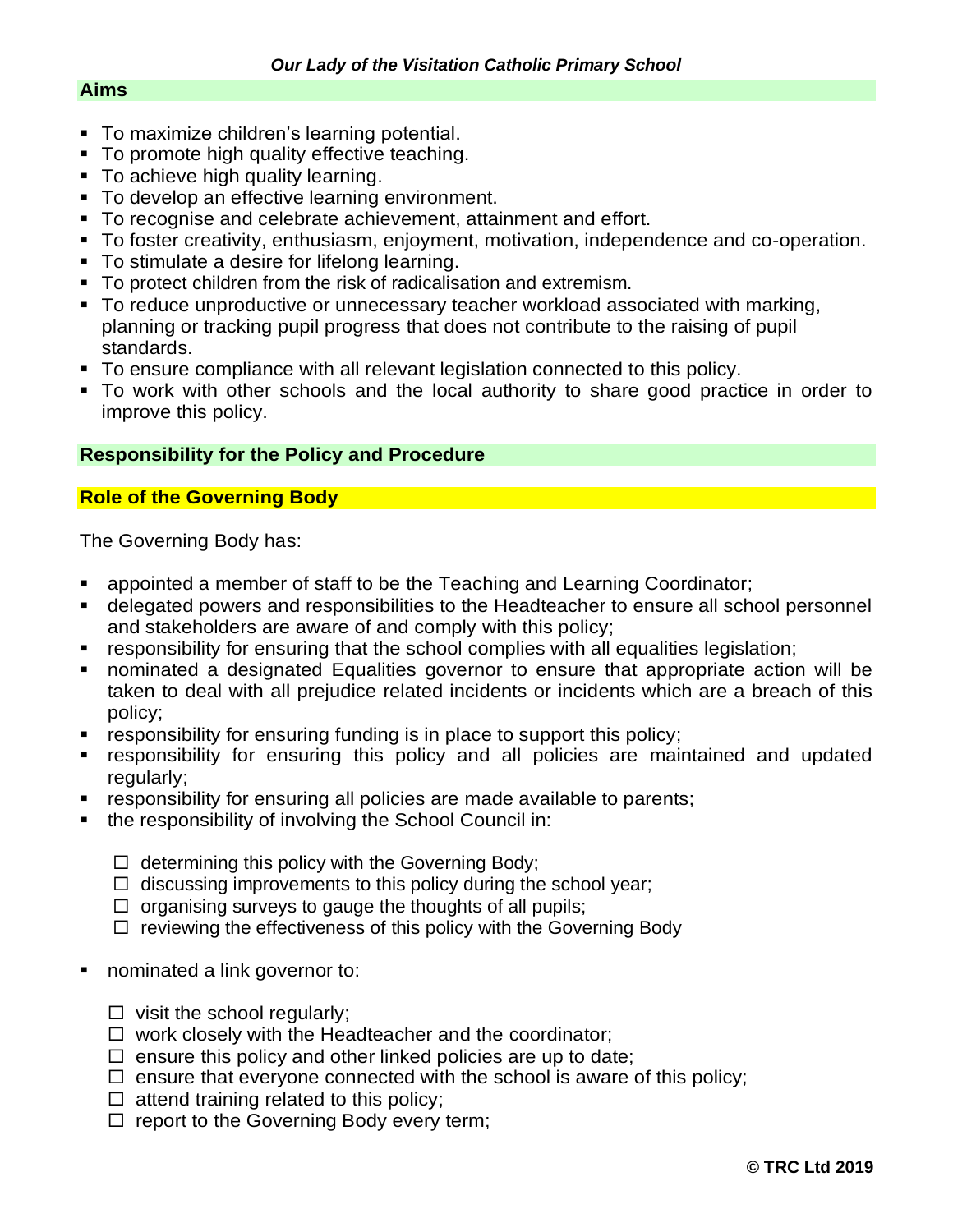$\Box$  annually report to the Governing Body on the success and development of this policy.

responsibility for the effective implementation, monitoring and evaluation of this policy.

# **Role of the Headteacher**

The Headteacher will:

- work in conjunction with the Senior Leadership Team to ensure all school personnel, pupils and parents are aware of and comply with this policy;
- ensure teachers:
	- $\Box$  'have good knowledge of the subject(s) and courses they teach;
	- $\Box$  have effective support for those teaching outside their main areas of expertise;
	- $\Box$  present subject matter clearly, promoting appropriate discussion about the subject matter they are teaching;
	- $\Box$  check learners' understanding systematically, identify misconceptions accurately and provide clear, direct feedback and in doing so, they respond and adapt their teaching as necessary, without unnecessarily elaborate or differentiated approaches;
	- $\Box$  design their teaching to help learners to remember in the long term the content they have been taught and to integrate new knowledge into larger concepts;
	- $\Box$  use assessment well in order to help learners embed and use knowledge fluently or to check understanding and inform teaching;
	- $\Box$  create an environment that allows the learner to focus on learning;
	- $\Box$  develop a rigorous approach to the teaching of reading in order to develop learners' confidence and enjoyment in reading;
	- $\Box$  use reading materials at the early stages of learning to read that are closely matched to learners' phonics knowledge'.

(Amended from the 'Education Inspection Framework' (Ofsted 2019)

- work closely with the governors and coordinators;
- **provide leadership and vision in respect of equality;**
- **provide quidance, support and training to all staff;**
- ensure a continuous professional development programme is in place for all teaching and support staff in order to develop teaching and learning throughout the school;
- **EXT** ensure teaching staff have their statutory planning, preparation and assessment time;
- **EXE** ensure all teaching and support staff are line managed;
- **arrange professional development meetings throughout the year;**
- ensure all lessons are free from unnecessary interruptions;
- monitor teaching and learning across the school by:
	- $\square$  learning walks
	- $\square$  questioning pupils
	- $\square$  scrutiny of planning
	- $\square$  scrutiny of pupil books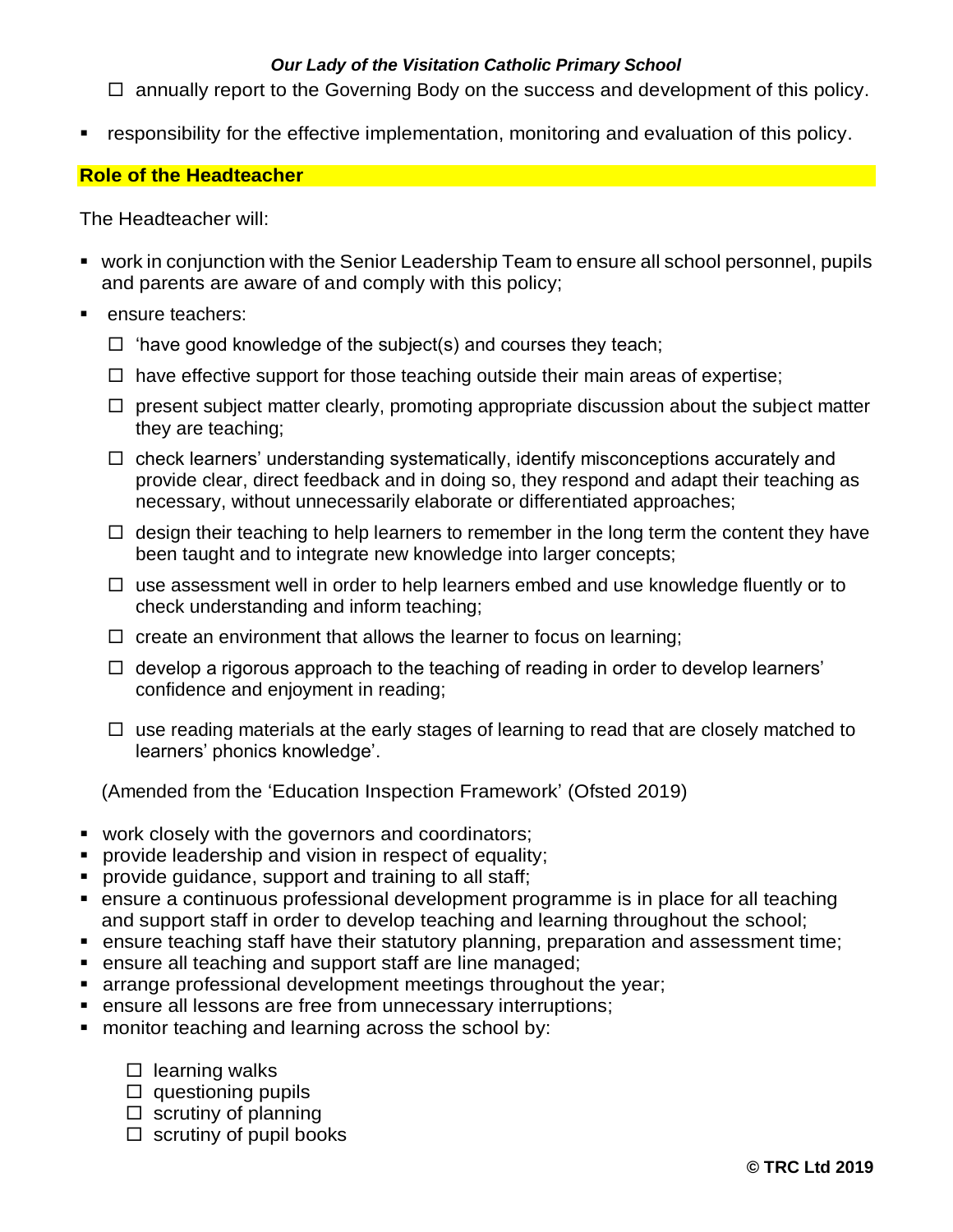- $\square$  scrutiny of marking
- $\Box$  professional development meetings
- $\square$  consulting parents
- $\Box$  ensuring pupils targets are challenging enough for all pupils
- $\Box$  analysing pupil targets to see if they have been met
- $\Box$  analysing and comparison of pupil performance data with school and national data
- reduce unproductive or unnecessary teacher workload associated with marking, planning or tracking pupil progress that does not contribute to the raising of pupil standards;
- **nake effective use of relevant research and information to improve this policy;**
- annually report to the Governing Body on the success and development of this policy.

# **Role of the Teaching and Learning Coordinator**

The Teaching and Learning Coordinator will:

- monitor the quality of teaching and learning in collaboration with the Headteacher and Senior Leadership Team;
- ensure lessons are interesting, purposeful and exciting and delivered with speed and challenge;
- help reduce unproductive or unnecessary teacher workload associated with marking, planning or tracking pupil progress that does not contribute to the raising of pupil standards;
- organise a team of line managers and mentors for teaching and support staff;
- work with all school personnel to ensure their professional needs are met;
- **organise INSET for school personnel;**
- create and be part of a network of schools or cluster of schools in order to share good practice;
- **EXTER 1** arrange for teachers to be linked with teacher in another school;
- lead the development of key skills throughout the school;
- **work closely with the Headteacher;**
- **provide quidance and support to all staff;**
- **Perovide training for all staff on induction and when the need arises;**
- **EXECT** keep up to date with new developments and resources;
- **number** monitor planning and to observe lessons;
- monitor and review both skill delivery and development through the curriculum to ensure that consistency, continuity and progression are evident for all learners in all skills areas;
- annually report to the Governing Body on the success and development of this policy

#### **Role of the Senior Leadership Team**

The Senior Leadership Team will:

- monitor the quality of teaching and learning across the school in conjunction with the coordinator;
- **PEDECITE:** provide resources to support this policy;
- monitor the performance of pupils by analysing data and by discussion with class teachers;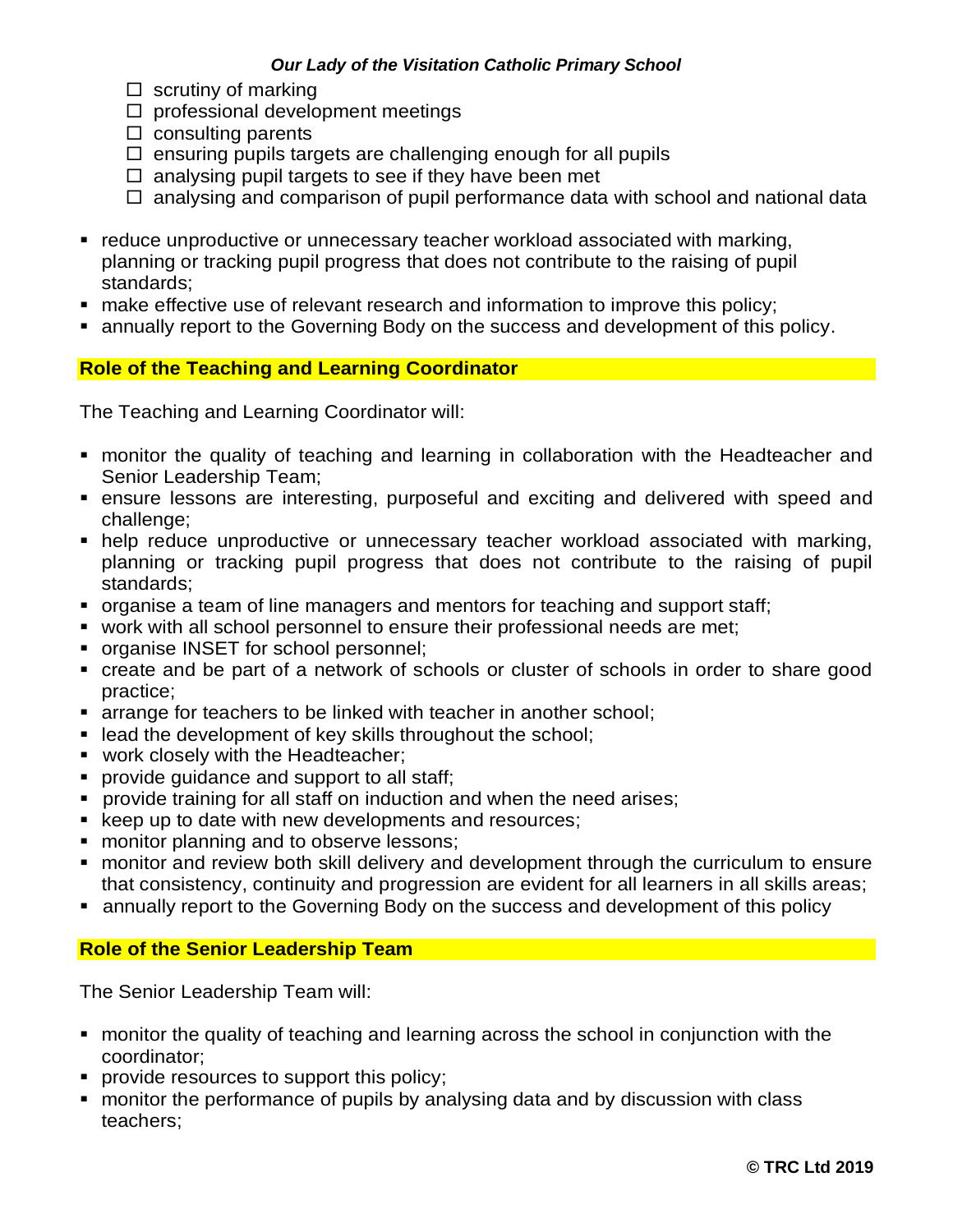- **n** monitor the progress and development of this policy;
- **assess the impact of this policy.**

## **Role of Subject Coordinators**

Subject coordinators will:

- comply with all aspects of this policy
- undertake appropriate training;
- **number** monitor and evaluate the quality of learning for their subject;
- **report the main findings of monitoring to teaching staff and the head teacher;**
- **implement the school's equalities policy and schemes;**
- **•** report and deal with all incidents of discrimination;
- **attend appropriate training sessions on equality;**
- report any concerns they have on any aspect of the school community.

## **Role Class Teachers**

All teachers will:

- adhere to the teaching and learning policy;
- plan differentiated lessons which are interactive, engaging, of a good pace and have a three part structure namely:
	- $\Box$  introductory whole class session
	- $\Box$  quided / independent session
	- $\square$  plenary session
- will plan lessons that have clear learning objectives, have activities that appeal to a range of learning styles, visual, aural and kinaesthetic and will provide challenge;
- plan learning which takes advantage of strong and meaningful links between subjects and to 'block' work to make effective use of time;
- use IT and interactive whiteboards as much as possible;
- **inform parents each term on how they can support their child;**
- **Example inform parents during termly parent-teacher consultations of their child's literacy and** numeracy targets;
- **provide detailed annual report pupil reports;**
- **organise literacy and numeracy parent workshops;**
- **set regular differentiated homework for all pupils**

# **Role of Pupils**

Pupils will be encouraged to be effective learners by being:

- **EXEC** enthusiastic, attentive, and responsive;
- confident:
- **aware of their targets and their achievements;**
- **K** knowledgeable about their learning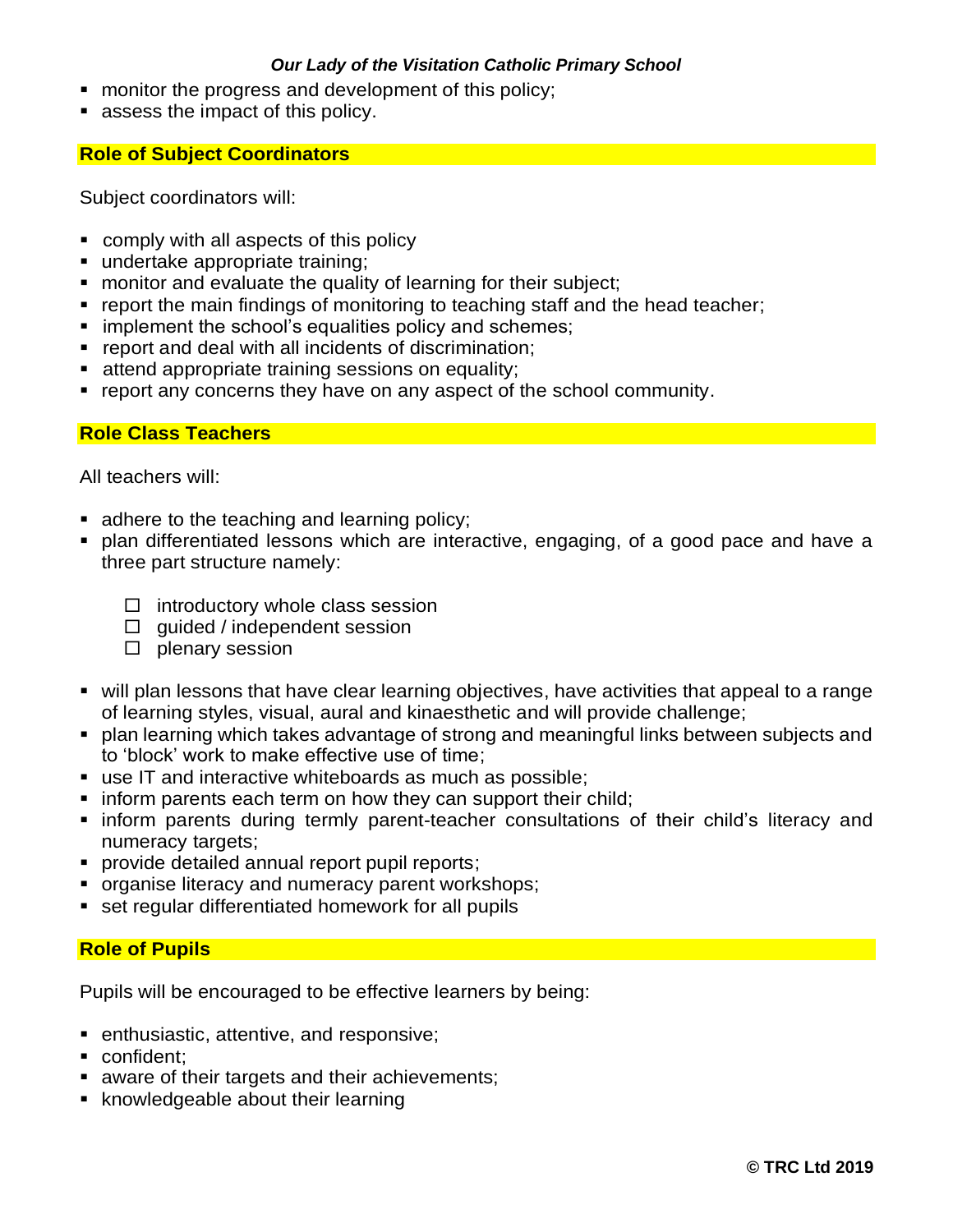### **Role of Parents/Carers**

Parents/carers will:

- be aware of and comply with this policy;
- **be encouraged to support their children;**
- **be aware of their child's targets;**
- be encouraged to take an active role in the life of the school by attending:
	- $\Box$  parents and open evenings
	- $\square$  parent-teacher consultations
	- $\Box$  class assemblies
	- $\Box$  school concerts
	- $\Box$  fundraising and social events
- **be encouraged to work in school as volunteers;**
- **be encouraged to organise after school clubs or groups;**
- **•** be asked to take part periodic surveys conducted by the school;
- **ensure regular and punctual attendance;**
- notify school on the first day of pupil absence;
- have holidays in term time and authorised by school;
- encourage effort and achievement;
- encourage completion of homework and return it to school;
- **PEDECITE:** provide the right conditions for homework to take place;
- hand in homework on time;
- support the school Code of Conduct and guidance necessary to ensure smooth running of the school;
- **EXECT** ensure correct school uniform is worn.

# **Training**

All school personnel:

- have equal chances of training, career development and promotion
- receive training on this policy on induction which specifically covers:
	- $\Box$  All aspects of this policy
	- $\Box$  The principles of good teaching
	- $\Box$  Delivering a good lesson
	- $\Box$  What constitutes good learning
	- $\Box$  Classroom learning environment
	- $\square$  Planning
	- $\square$  Differentiation
	- $\Box$  Marking
	- $\square$  Lesson observations
	- □ Homework
	- $\Box$  Analysing data
	- $\square$  Equal opportunities